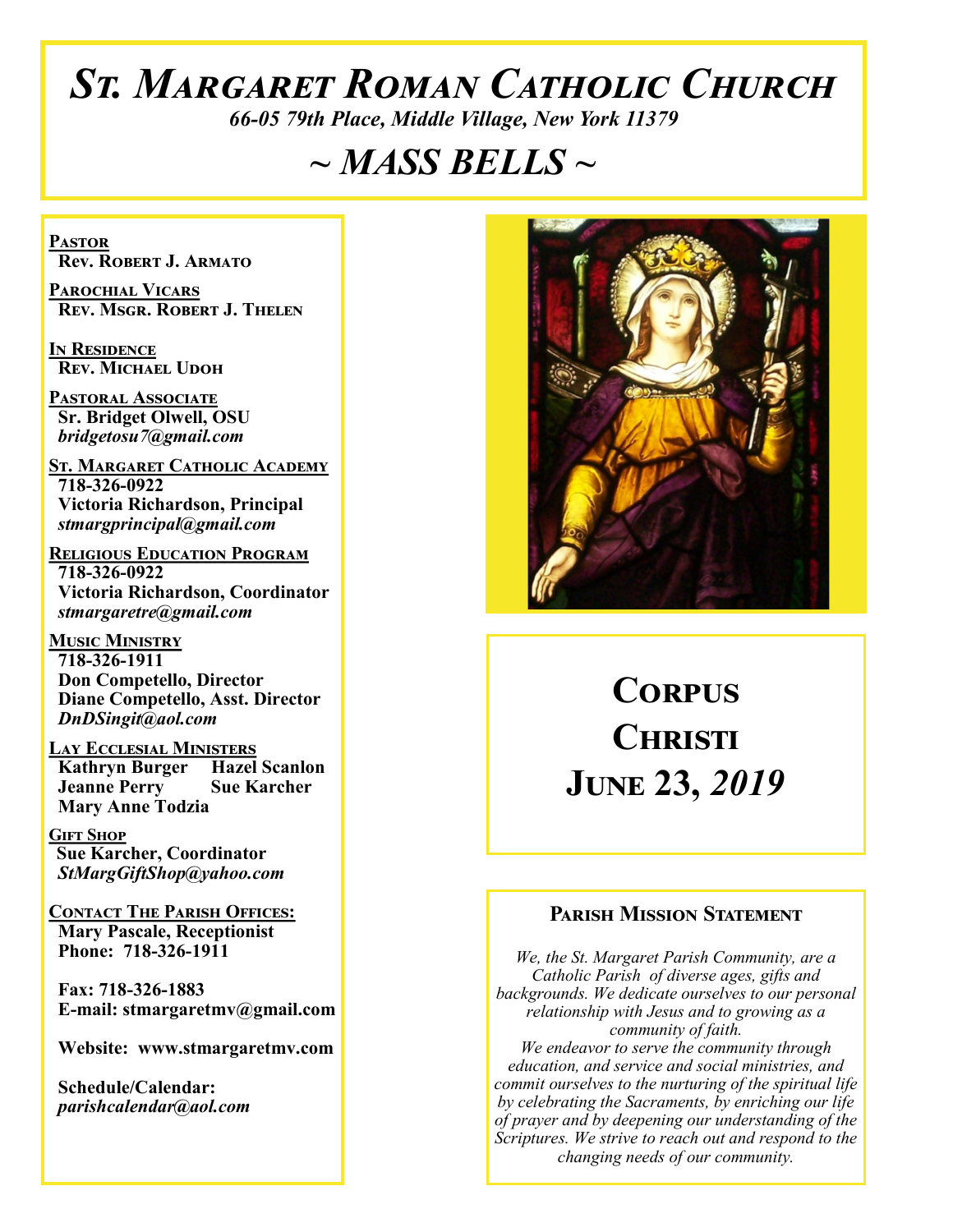### *MASSES FOR THE WEEK*

| SUN.<br>7:30<br>9:00                           | <b>JUNE 23 - CORPUS CHRISTI</b><br>Father's Day Novena<br>Maria Curatolo/Gandolfa Musca/Lucia e<br>Mariano Sottile/Salvatore Como/Rosaria         |  |
|------------------------------------------------|---------------------------------------------------------------------------------------------------------------------------------------------------|--|
| 10:30<br><b>NOON</b><br>5:00PM                 | Como/Giuseppi Pagano/<br>Peter & Dorothy Keehner<br>Ann & Andrew Jenner<br>People of the Parish                                                   |  |
| MON.                                           | <b>JUNE 24 - THE NATIVITY OF SAINT</b><br><b>JOHN THE BAPTIST</b>                                                                                 |  |
| 7:00<br>9:00                                   | John Ciorciari, Sr.<br>Father's Day Novena                                                                                                        |  |
| TUE.<br>7:00<br>9:00                           | <b>JUNE 25 - WEEKDAY</b><br>Peter Radske (BIRTH)<br><b>Salvatore Fischetti</b>                                                                    |  |
| WED.<br>7:00<br>9:00                           | <b>JUNE 26 - WEEKDAY</b><br><b>Mathias Gramer</b><br>Jean & Edward Moskal                                                                         |  |
| THU.<br>7:00<br>9:00                           | <b>JUNE 27 - ST. CYRIL</b><br><b>Hughey Smyth</b><br><b>Frank Lackner</b>                                                                         |  |
| FRI.                                           | <b>JUNE 28 - THE MOST SACRED</b><br><b>HEART OF JESUS</b><br><b>Welfare of Katie Mulvey</b>                                                       |  |
| 7:00                                           |                                                                                                                                                   |  |
| 9:00<br>4:00PM                                 | <b>Frank Fiore</b><br><b>WEDDING: Patrick D. Coraggio and</b><br>Angela Rotondi                                                                   |  |
| SAT.                                           | <b>JUNE 29 - ST. PETER/PAUL</b>                                                                                                                   |  |
| 9:00                                           | <b>Collective: Welfare of Dominic Orsano,</b><br>(BIRTH)/                                                                                         |  |
| 5:00PM                                         | People of the Parish                                                                                                                              |  |
| SUN.                                           | JUNE 30 - THIRTEENTH SUNDAY OF<br><b>ORDINARY TIME</b>                                                                                            |  |
| 7:30<br>9:00<br>10:30<br><b>NOON</b><br>5:00PM | <b>Carol McDonald</b><br>Maria Curatolo/Joe Pagano/Sara Como/<br>Augie DeSimone<br>Fire Lt. Kevin J. & William Pfeifer<br>William & Belle T. Kunz |  |

### **MASS INTENTIONS**

 **We still have many weekday Masses available for your intentions between now and the end of the year. Please visit the Rectory Offices to make your requests so that we can fill up tis year before opening the 2020 book.**

# **PARISH INFORMATION**

**Rectory Office Hours Monday - Friday - 9 am to Noon, and 1 pm to 5pm Tuesday & Wednesday evenings 5-7pm Saturday - by appointment Sunday - closed**

**CONFESSIONS** - Saturday, 4-4:45 pm or by appointment with a priest.

**NOVENA** to Our Lady of the Miraculous Medal Mondays after the 9am Mass.

**BAPTISMS** take place on the 1st and 3rd Sundays of the month. Please call the rectory for an appointment and to register your child.

**WEDDINGS MUST** be scheduled at least six months in advance by appointment with a priest or a deacon. Please call the rectory office. For marriage preparation information visit www.pre-cana.org.

**THE ENGLISH CHOIR** rehearses on Tuesday, at 7 pm in the Church. Tenors and baritones needed!

**IL CORO ITALIANO** prattica ogni Domenica prima della Messa Italiana.

**THE YOUTH CHOIR** rehearses on Thursday, from 6-7 pm in the Church. For more info, DnDsingit@aol.com

**BOY SCOUT TROOP #119** meets on Tuesdays from 7:15-9 pm in the Parish Hall. New members are welcome, age 10 1/2 & up. Call Mr. Krzewski, 718-894-4099.

**CUB PACK #119** meets on Mondays from 7-8:30 pm in the Parish Hall. New members welcome, age 6 to 10-1/2. Call Mr. Krzewski, 718-894-4099.

**SENIOR CITIZENS** meet every Wednesday at 12 Noon in the Parish Center.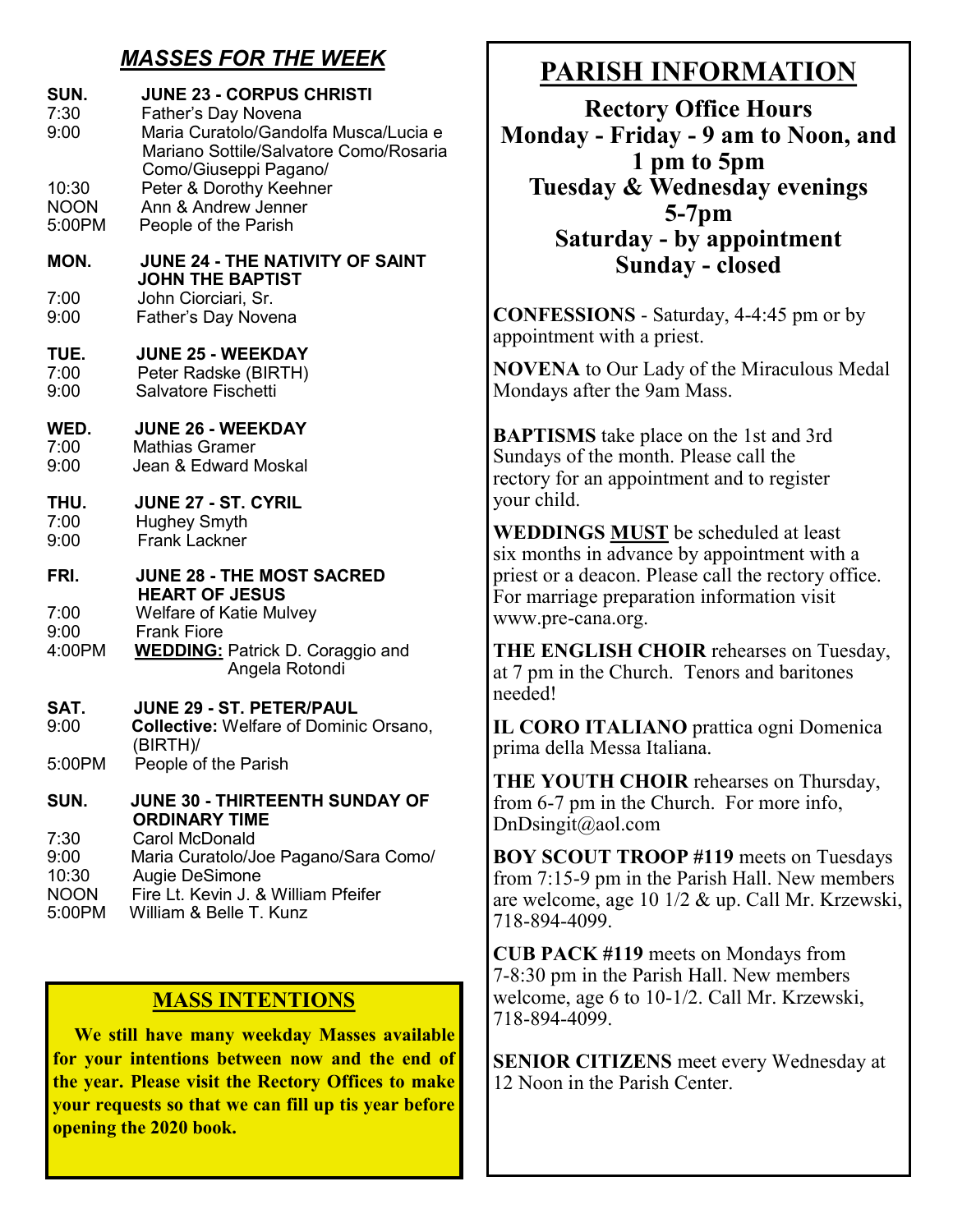# PLEASE PRAY FOR OUR SICK

Karen Guarascio, Connie Faccibene, Linda Frazier, Cari Ann Falk-LoBello, Glen Falk, Ronald Frazier, Robert Sabini, Lee Falk, Scott White, Baby McKinley Kelleher, Sean Harrison, Justin James Quirke, Elizabeth Ott, Dr. Joan Virostko, Alfie Poje, Carol Arevalo, Jim O'Driscoll, Victoria Lippolis, Mary Rigovich, Matteo Sabini, Charles Schaaf, Alvaro Andres Gonzalez, Luis Sanchez, Billy Gillespie, George McGarry, Cathie Greulich, Anthony Bruno, John Wert, Joseph Stubbs, Bob & Karen Schaefer, Michael Hirst, Mary Harrison, John Murphy, Anne McGinnis, Richard Santangelo, Norma Voyer, Vicky Turato, Julio Pelaez, Maritza Gutierrez, Graciela Mora, Cindy Mulore, Salvatore Tuttolomondo, Gloria Mojica, Gloria Pemaj, Anne Gorian, Allen McConville, Joseph Simon, Jack Marchindiondo, Victoria Lippolis, The Scaturro Family, Joseph Siano, Louis Pitelli, Marion Caracciola, Vita Mazzola, Giovanni Campo,

*The names will remain for 3 months, please call 718-326-1911 and ask for continued prayers.*

### **Prayer Requests**

**Pray for vocations to the Priesthood and Religious Life.** 

**Please pray for our men and women from our Parish serving in the defense of our country: Lt. Col. Thomas Frohnhoefer Sgt. Robert A. Domenici** 



#### *WE RECALL OUR BELOVED DECEASED*

*Especially, James F. Varley, Anthony S. Tomaselli, Angelina Rosania, Bernice Muller, May they rest in Christ's Peace!*

# **MEMORIALS**

### *WINE & HOSTS THIS WEEK*

*are offered in memory of Maria Curatolo at the request of Maria Polce & Family.* 

### *ALTAR CANDLES THIS WEEK*

*are offered in memory of Maria Curatolo at the request of Maria Polce & Family.*

## *TABERNACLE LAMP THIS WEEK*

*is lit in memory of Maria Curatolo at the request of Maria Polce & Family.*

### **TODAY'S READINGS**

 *Corpus Christi* 

Gn 14:18-20 Ps 110:1, 2, 3, 4 1 Cor 11:23-26 Lk 9:11b-17

## **READINGS FOR THE WEEK**

Monday: Is 49:1-6

|            | Ps 139:1b-3, 13-14ab,<br>$14c-15$<br>Acts 13:22-26<br>Lk 1:57-66, 80                |
|------------|-------------------------------------------------------------------------------------|
| Tuesday:   | Gn 15:1-12, 17-18<br>Ps 15:2-3a, 3bc-4ab, 5<br>Mt 7:6, 12-14                        |
| Wednesday: | Gn 15:1-12, 17-18<br>Ps 105:1-2, 3-4, 6-7, 8-9<br>Mt $7:15-20$                      |
| Thursday:  | Gn 16:1-12, 15-16 or<br>Gn 16:6b-12, 15-16<br>Ps 106:1b-2, 3-4a, 4b-5<br>Mt 7:21-29 |
| Friday:    | Ez 34:11-16<br>Ps 23:1-3b, 3b-4, 5, 6<br>Rom 5:5b-11<br>Lk 15:3-7                   |
| Saturday:  | Acts 12:1-11<br>Ps 34:2-3, 4-5, 6-7, 8-9<br>2 Tim 4:6-8, 17-18<br>Mt 16:13-19       |
| Sunday:    | 1 Kgs 19:16B, 19-21<br>Ps 16:1-2, 5, 7-8, 9-10, 11<br>Gal 5:1, 13-18<br>Lk 9:51-62  |
|            |                                                                                     |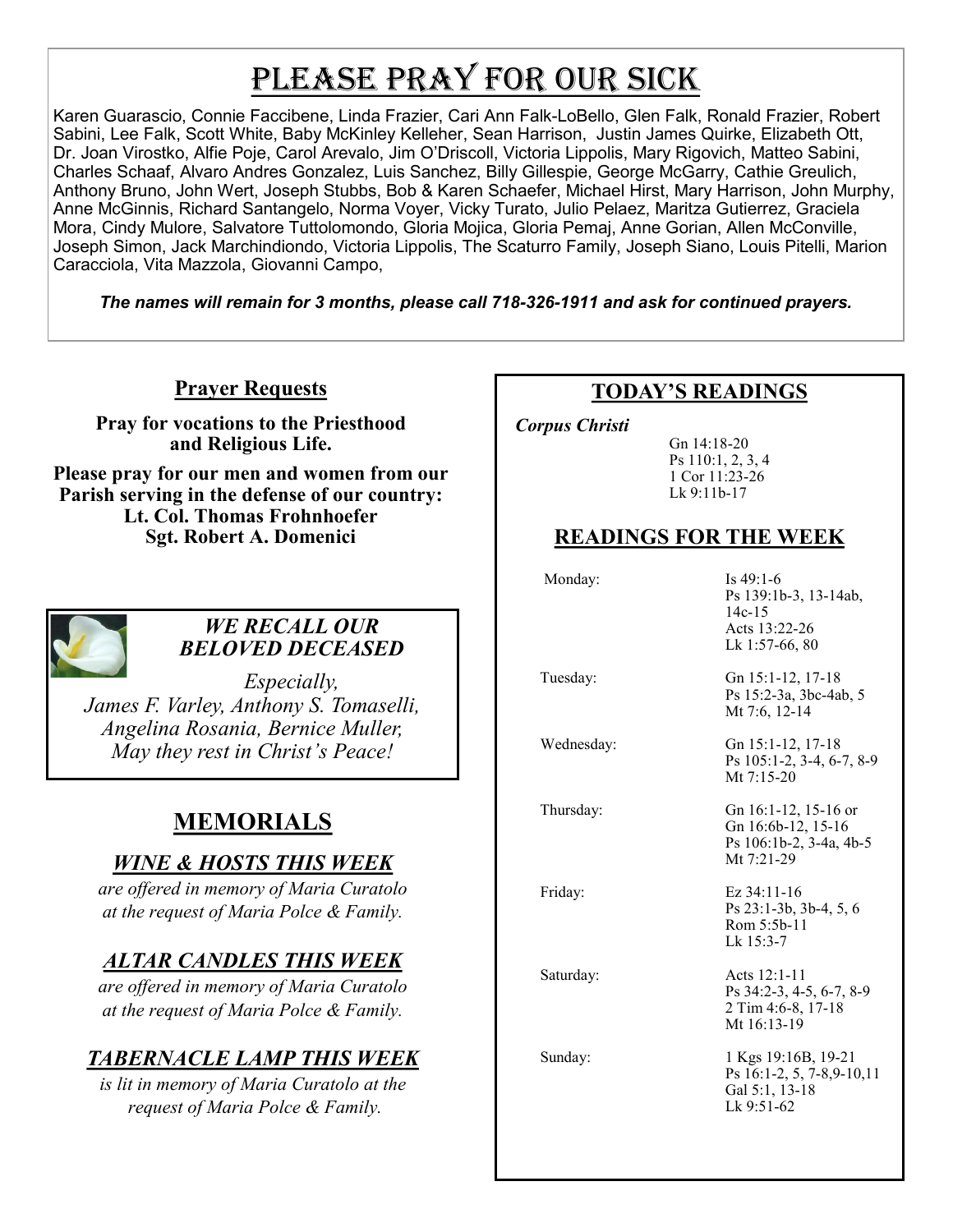# **SUMMER SCHEDULE**

 Our Mass attendance drops each summer as people go off on vacation. Last year, the entire weekend congregation could have fit comfortably in two just Masses (we had six).

 In conjunction with our sister parishes in the Deanery, we are reducing the Sunday Mass obligation schedule **from July 7 through and including September 1.**

# **SATURDAY 5:00pm (English)**

**SUNDAY - 8:00am (English) SUNDAY 10:00am (bilingual Italian/ English) SUNDAY 12:00 Noon (English) SUNDAY 5:00pm (English)**

*All weekday morning Masses, Monday through Saturday, remain unchanged.*

# **PARISH REGISTRATION**

 Very often, people come to the Rectory asking for a certificate or letter attesting to their being active members of our Parish. That's hard for us to do, if there is no record of their being registered.

 All families worshiping here at St. Margaret's are encouraged to register with the Rectory Offices. All you have to do is complete the following information and drop it into the collection basket. We'll take it from there.

 $\mathcal{L}_\text{max}$ 

| $\sim$<br>N<br>me:<br>ıЯ<br>- |
|-------------------------------|
|-------------------------------|

Address:

Phone #:  $(\_\_\_\$ - $\_\_\_$ -



# **DEFENSIVE DRIVING COURSE**

will be given in St. Margaret Catholic Academy Library on Saturday, June 29th, from 9:00am to 3:30pm

**THE COST**: \$45.00 per person

**THE BENEFITS:** 10% discount on liability and collision insurance for 3 years. Up to 4 points deducted from your driving record.

**CONTACT:** Sister Bridget at **718-326-1911**

for more information or to register.

## **BLOOD DRIVE UPDATE**

 **MANY, MANY THANKS** from the New York Blood Center to all who responded to the request for much needed blood donations. The Blood Drive on June 2 here at St. Margaret was a **HUGE SUCCESS!** We are happy to report that we equaled the donation record we set at the January and June 2018 Blood Drives - **91** units of blood were collected, tying the highest number ever at St. Margaret in a single Blood Drive! Very special thanks to our parish volunteers Annette Dubiel and Anne and Tom Lenihan who provided service above and beyond the call of duty to make the donation process run so smoothly throughout the day. A job well done by all!

 **MARK YOUR CALENDAR** - our next Blood Drives are scheduled for **Sundays, August 18** and **October 27.**

We hope to see you at our next drives!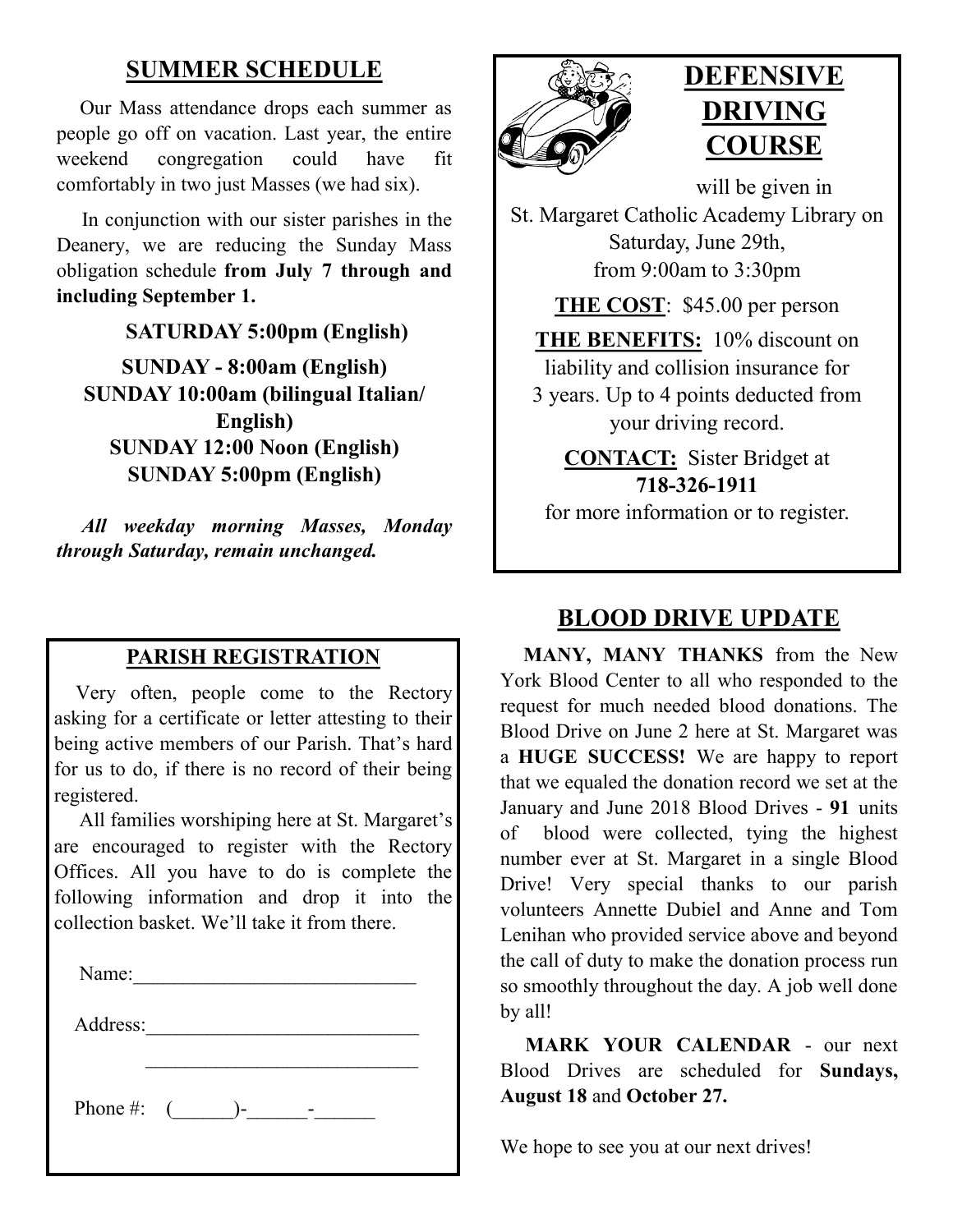# **St. Margaret Gift Shop**

### **SUMMER SCHEDULE**

**CLOSED: All Wednesdays in July**

**OPEN: all Sundays in July, 9am - 1pm**

**CLOSED: the entire month of August**

#### **Re-open, Wednesday, September 4, 12-4pm**

We have a selection of religious goods: Rosaries - Medals - Gifts Crucifixes - Statues - Bibles other books **AND MORE!**

If we don't have it, we'll try to get it for you. The Gift Shop is located in the rectory. Please use the red side door in the parking lot. If the door is closed, please knock.

Contact us: **StMargGiftShop@yahoo.com**

## **MISSIONS SUPPORT**

 We are part of a world-wide Church. A representative from the missions will speak at all of the Masses next weekend, and we will take up a second collection to support them in spreading the Good News.

 Please be generous with your treasure and your prayers.

# **ANNUAL CATHOLIC APPEAL**

 Our 2019 Annual Catholic Appeal continues to grow, thanks to the **135** families who have pledged **\$43,738** toward our goal of **\$65,897**. We're now at **66.4%** of our parish goal, with "only" **\$22,159** to go.

 Please donate as your means allow. Use the envelopes mailed to you or one available in church *to send your donation directly to the Appeals office.*

**NO funds donated for this Campaign are used in the payment of lawsuits.**

# **~ Monthly Memorial Mass ~**

 A **bi-lingual (English and Italian) memorial Mass with music** is celebrated each month for the repose of the souls of those who were buried from our church during the preceding month.

 While we no longer celebrate private memorial Masses, families who wish to have an annual or "month's mind" Mass offered for a loved one can join in this monthly celebration. Please contact the Rectory at 718-326-1911 to make the arrangements.

 **The next memorial Mass will be celebrated at 11:45 am, Saturday July 13.** 



### **THE ST. VINCENT FOOD PANTRY**

is located in the Convent 66-25 79th Place

### **The Pantry is open every WEDNESDAY AND SATURDAY from 10:00 am to 12:00 Noon.**

*Our Food Pantry is in need of coffee, bottled juice, cooking oil, mayo, sugar, canned fruit, Chef Boy-ardee products. As always, thank you for your generosity!*

## **WELCOME**

 **Fr. Joseph Palackal, CMI,** who will begin fulltime ministry here on June 30! Fr. Palackal is a member of the Carmelites of Mary Immaculate and has been serving in St. Stanislaus Kostka in Maspeth for about 20 years. More info on Fr. Palackal will be posted soon.

## **SACRED HEART**

 This Friday is the solemnity of the Sacred Heart of Jesus. While it's not a holy day of obligation, it is an opportunity to pray and do acts of penance in reparation for sins committed against the Lord, especially in sacrilege against the Blessed Sacrament. Go to confession; receive the Lord reverently!